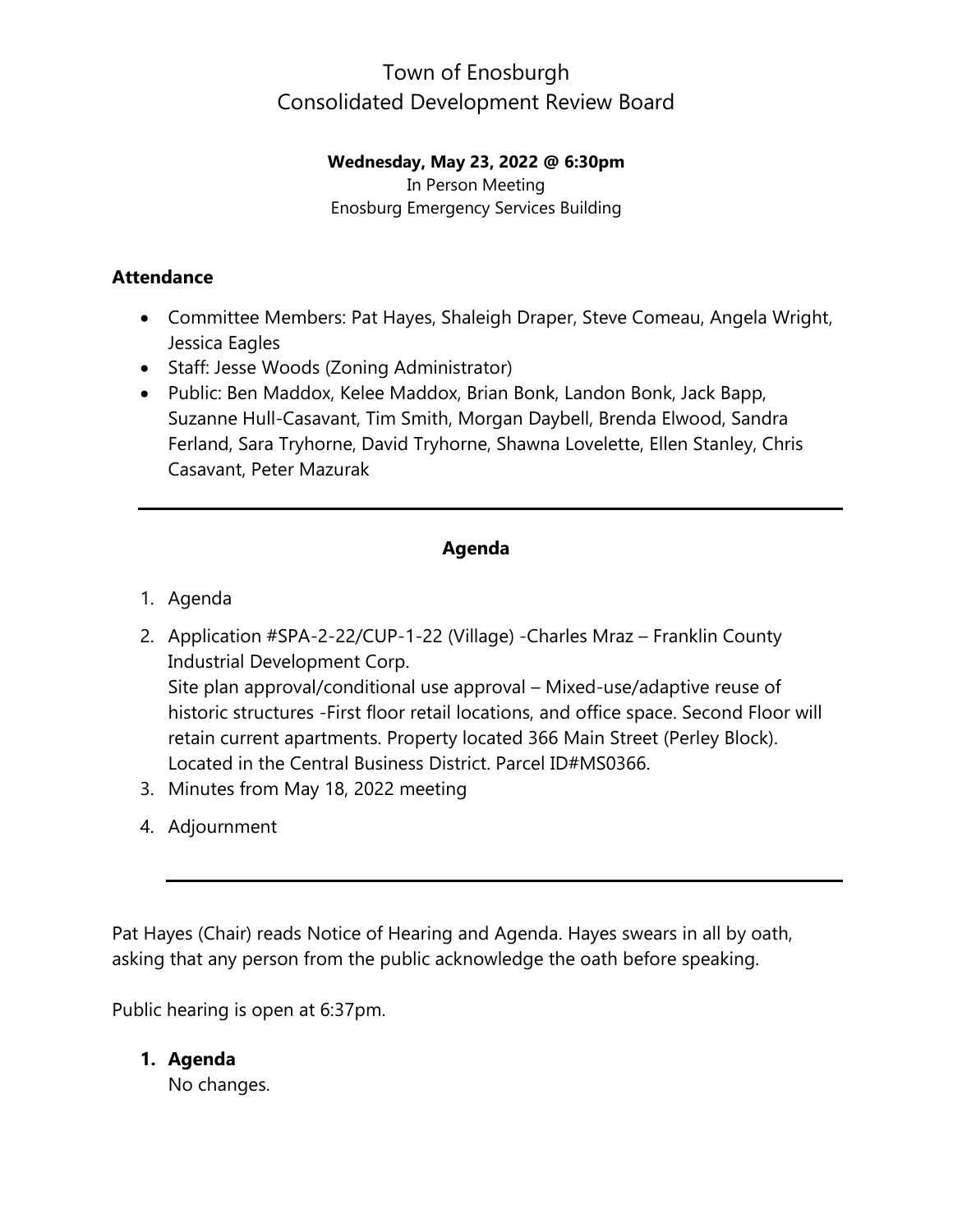#### **2. Application #SPA-2-22/CUP-1-22 (Village)**

Chair asks the applicants or representative to present.

Tim Smith with Franklin County Industrial Development Corp. (FCIDC) and Peter Mazurak, engineer, present the project.

FCIDC is looking to purchase and renovate the space for retail and office space. Currently working with the Franklin Northeast Supervisory Union (FNESU) to create office space for them. They will maintain the eight apartments on the second floor. The warehouse in the back will take a lot of work, the priority is the office and retail spaces. They anticipate construction to be done by September.

Parking plan is to have parking in the back of the building.

They are working with historical preservation to bring back as much as possible to the original style. They have hired a historic preservation consultant for direction.

Jessica Eagles asks about the parking indicated on the map presented, showing 23 parking spaces.

Morgan Daybell from the FNESU informs the board they are looking for 15 parking spaces for supervisory union staff.

Tim informs the board that Northwestern Counseling & Support Services (NCSS) will also located two offices on site for a presence in the county, not full-time, or every day, more as needed basis.

The board asks how many offices will be in total once complete.

Morgan Daybell answers there will be 17 offices on the first floor, about 5000 square feet of office space.

Tim explains there will be 1600 square feet in the front of the building for retail space. There is no plan for development of the attic.

Angela Wright asks if these plans are going to be completed in phases, the work for office space and retail space is all for Phase 1, and if any other development would be for Phase 2.

Tim explains the focus is to get the office space ready for the FNESU to move in by September.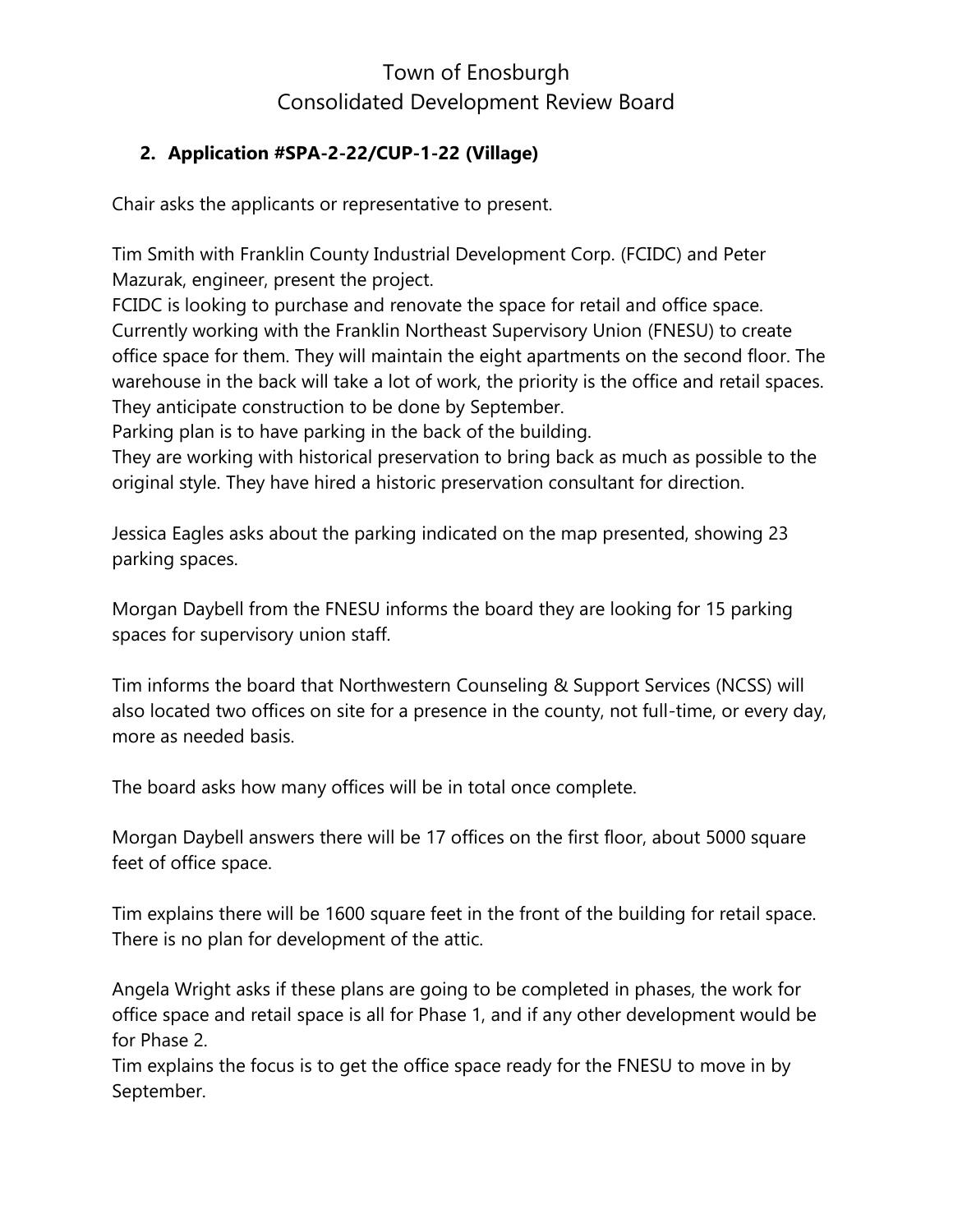Jesse Woods asks about an agreement to access the parking spaces located in the back of the building.

Shaleigh Draper asks how employees would get to the parking in the back if there were no allowed access.

Tim responds that the access is not blocked, and would remain open, so the intent is to use the access to Main Street.

Angela asks if there is any easement in the deed to access the lot.

Tim responds there is a path mentioned in the deed, but not an easement to use the driveway. If parking would become blocked, they have permission to use the parking lot at the Quincy on Depot Street.

Angela asks if there is any structure between the proposed parking and the NOTCH parking lot that is adjacent.

Tim responds there is a fence currently. They have had conversations with NOTCH about combining parking, but NOTCH did not want to share an access driveway. They asked that they have their own access if the parking lots were to be shared.

Angela asks for the applicant to explain the plans for Phase 2.

Tim explains they would like to explore the possibility of childcare, but the parking will heavily affect it. They will look at other options as well.

The board asks how many apartments are currently on the second floor, and where they park.

Tim responds there are eight apartments, six-1 bedroom, and two- 2 bedroom. Tenants currently park in the back of the building.

Shaleigh asks what the plan for parking is for those tenants, and if there are parking agreements in place for tenants.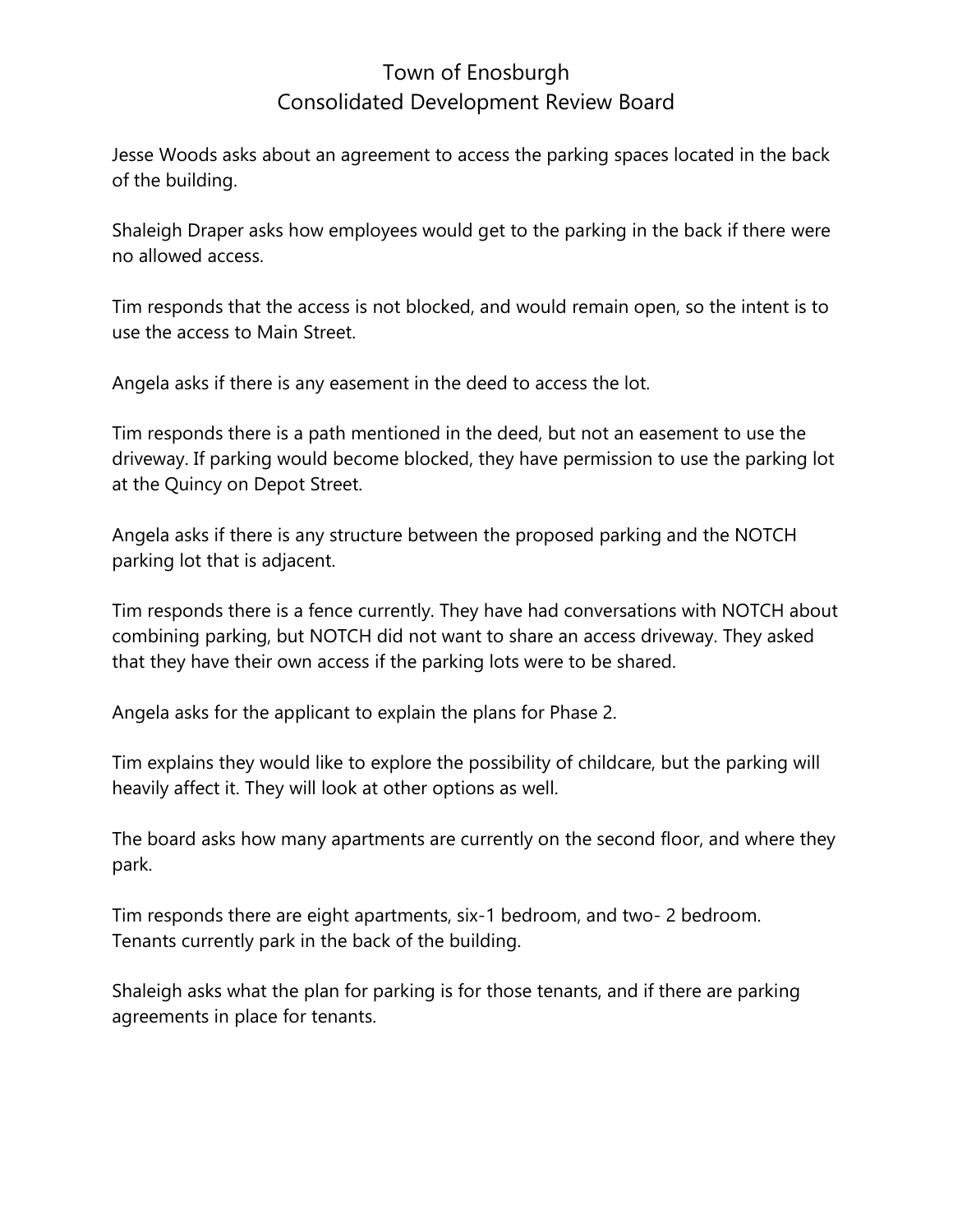Tim responds that they are unsure about parking for tenants, given they may not be parking throughout the day or at all times. There is no parking agreement with tenants currently.

Angela asks for a total number of parking spaces needed if every tenant, employee, and retail space occupant needed parking. The answer is unknown.

Angela asks if there is no possibility of merging the two parking lots.

Tim explains that NOTCH was very specific of wanting two separate accesses for the lots, that they did not want their access being used.

Angela asks if they are confident with on and off site parking, they can accommodate all parking for everyone.

Peter Mazurak responds for Phase 1 with the offsite, yes.

Angela asks if the access on the side of the building is ultimately the only option.

Tim responds yes.

Chair opens the discussion for abutting property owners and/or public comment

Brian Bonk, abutting property, stated to be clear their goal is for growth in Enosburg, they want the town to grow; they are not trying to give anyone a hard time.

The Bonk's were approached about the project, and what is being presented was not presented to him. The plans have changed and been inconsistent each time, phases are different, and the parking is different.

They own the side of the building wanting to be used for access to parking, the concern for keeping that protected is for growth of their own business.

The plan of a daycare was initially brought to them, and children would be close to their building. They have fumes, torches, welders, etc. They have safety concerns, with traffic, cars moving across lots, noise, vacuum, loud vehicles.

The parking spaces the Supervisory Union needs are 15. They agree they can fit 23 as proposed, but that is tight, it would not be large vehicles.

There are also employees for the retail spaces to think about, second floor apartments, and third floor "suites".

They do not think that people will park at the Quincy, especially in the winter.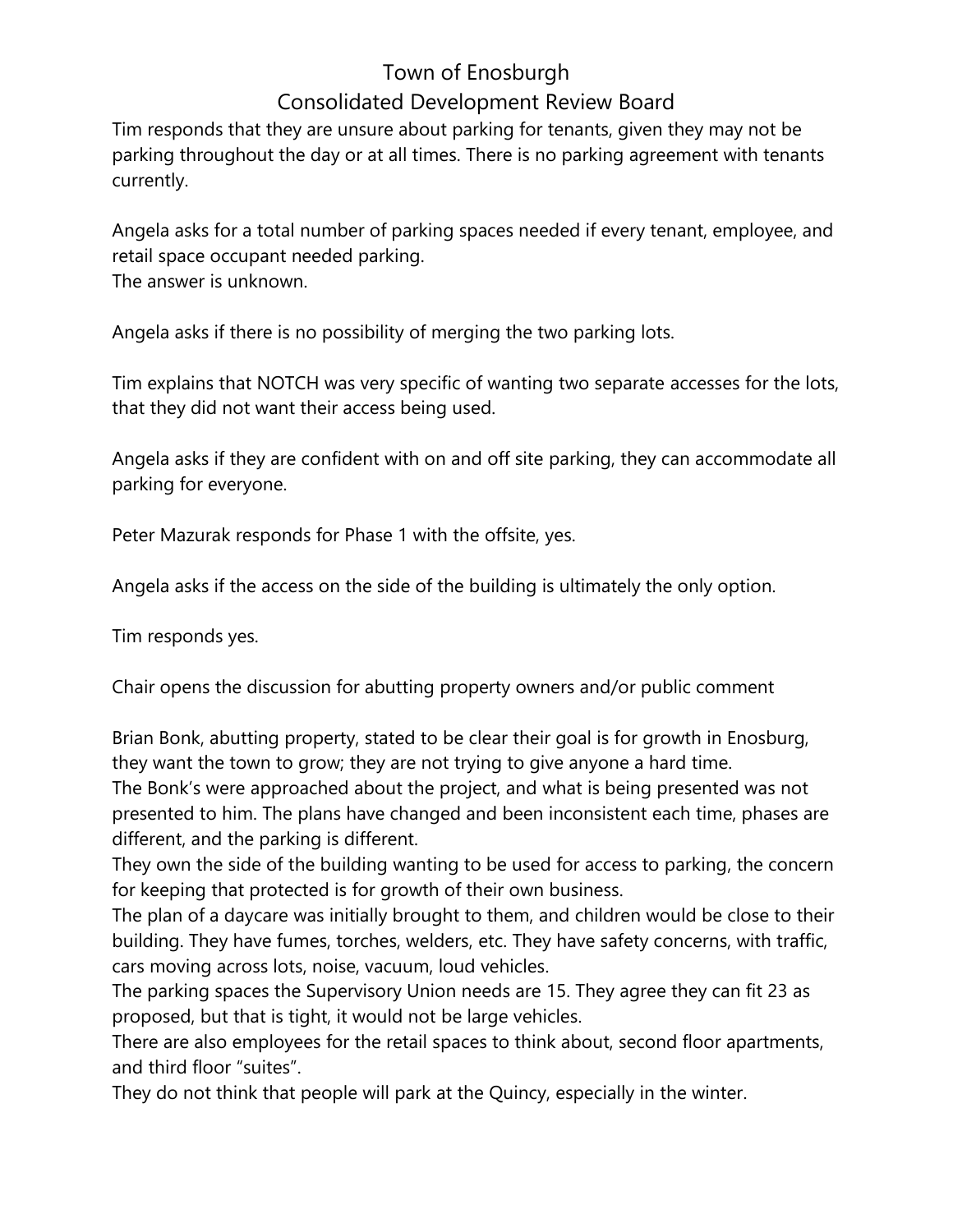### Town of Enosburgh

### Consolidated Development Review Board

Brian and Landon offered to switch properties with FCIDC. They would trade the parking lot in the back, or the parking lot on the side facing Main Street, which includes the access FCIDC needs.

They cannot give the space they have, without taking from another spot, as they have inventory they will need room for.

Jessica Eagles asks if that is still an option, to swap parking lots, if they are still open to that.

Brian responds they have leased it previously in years past as well. Landon Bonk responds they offered to lease the parking lot as well, but no conversation happened in regards to leasing.

Jack Bapp raises concerns with using the Archambault Street access; cars go too fast, there is a safety concern. Also asks if the parking lot would be paved or dirt. There is a slope from the NOTCH parking lot that causes water and gravel to go onto his lawn.

Peter responds they are not proposing any grade changes or site changes like pavement.

Suzanne Hull-Casavant asks if they were to move toward Phase 2, if they would have to return to the DRB for another hearing.

Shaleigh responds not necessarily. It would depend on the proposal, if it would be administrative review or DRB review.

Suzanne suggests a discussion with NOTCH, wondering if there is a possibility to address concerns from Mr. Bapp, and expand on the parking plans.

Ben Maddox, owns property across from the Perley Block, expresses concern for street parking. If employees use street parking, it will make it hard for the public to visit businesses on Main Street. There is no enforcement for street parking.

Sandra Ferland mentions when there was a parking issue with NOTCH, phone calls were made and the issue has since been resolved.

Jessica Eagles agrees with the concern, as it will be more than just employees needing parking.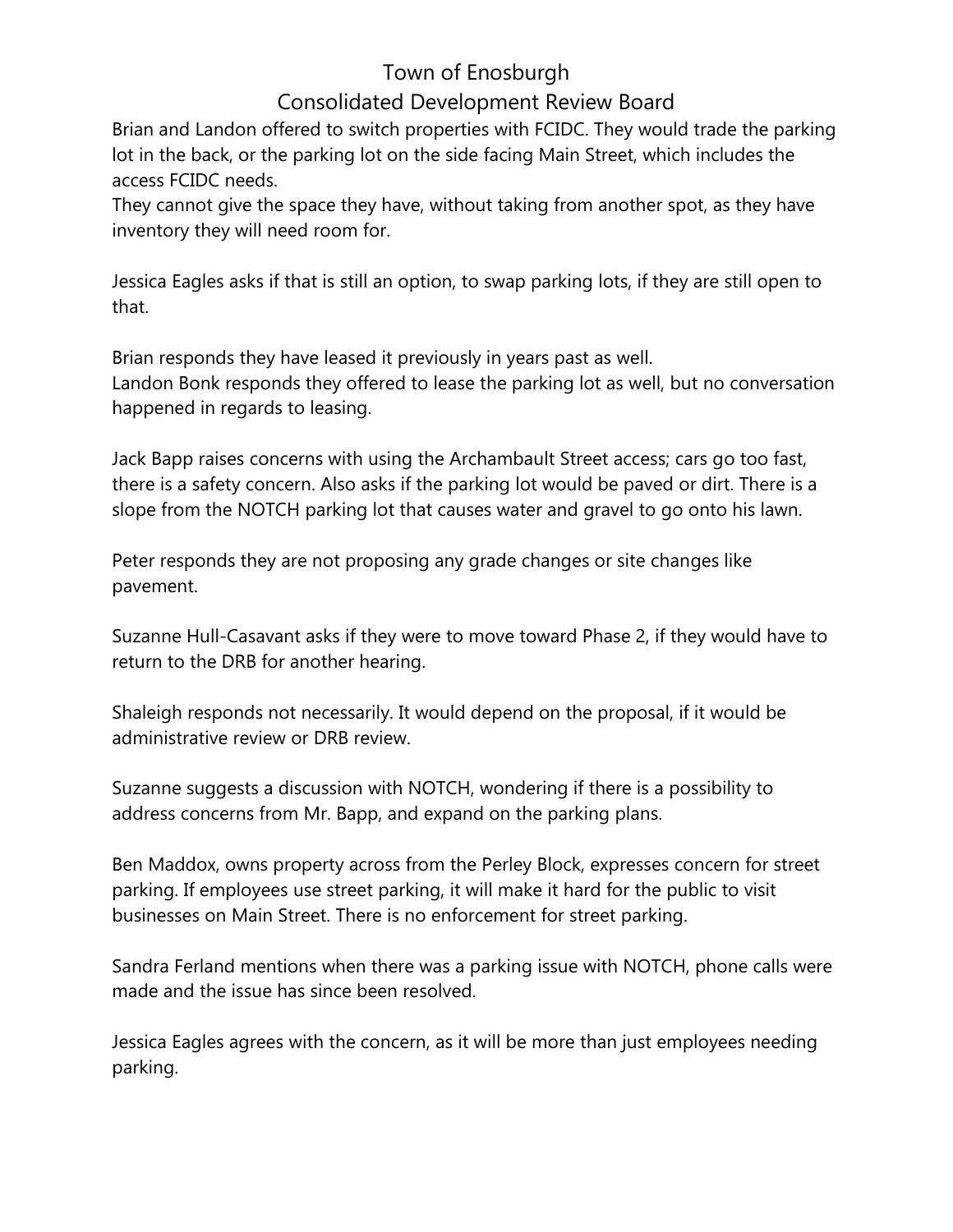Angela acknowledges the concern, and states she would like to try to find a solution, rather than see a building on Main Street left vacant.

Ellen Stanley states that there is a middle ground, it should not be "us versus them". There is a want to improve, and a unique opportunity to bring office space and retail.

Shawna Lovelette asks if part of the solution starts with a conversation between Brian and Landon Bonk, and Tim Smith.

Brian responds that he is open to having a conversation.

Shaleigh asks Tim and Peter if they also are willing to discuss options with the Bonk's.

Tim responds that they are not opposed to a conversation.

Jessica asks if there were issues prior when Bonks did lease the parking lot.

Landon responds it was a racetrack through the back of the buildings.

Ben Maddox asks Morgan Daybell if they would be willing to park at the Quincy.

Morgan responds onsite would be preferable. He also answers to a board, so it is possible.

The board asks Tim Smith to provide a copy of the deed, Brownfield Study, floor plans and site plans for the proposed project, parking options or a final proposed parking plan, and NOTCH participation if possible.

Shaleigh asks if they are clear with what is needed to continue. Tim responds yes.

# **The meeting is to be continued to a future date and time… June 7th at 6:30pm at the Enosburg Emergency Services Building.**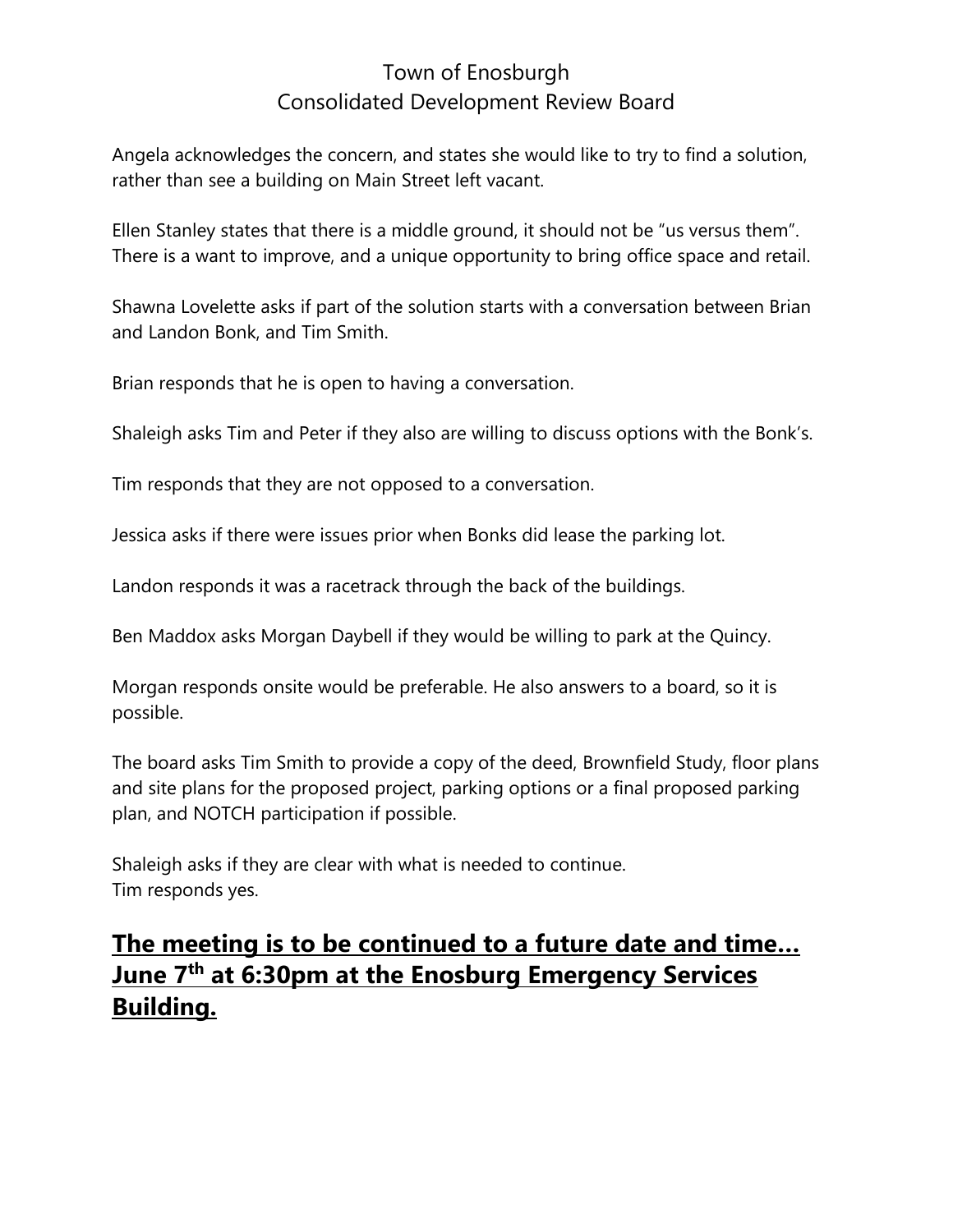# **Continuation June 7, 2022**

Tim Smith presents, after last meeting, Tim and Peter met with Brian and Landon Bonk regarding a "land swap". Both parties have come to an agreement, that FCIDC will take the piece of land adjacent to the Perley Block including the access point from Main Street. Bonk Brothers will then take the land behind the Perley Block. They believe it is a win-win for both sides. The parking available in the lot adjacent to the building will be 18-20,  $9'x18'$  spaces. They intend to have a closing on Friday, June  $10^{th}$ .

Angela questions if a parking agreement remains with the Quincy or Opera House. Tim responds that they do not have any agreement with the Opera House, but they do have an email agreement with the owner of the Quincy.

Patrick Hayes asks if there will be barriers installed between the two parking lots, to block through traffic. Peter responds there will be barriers to separate the two lots.

Jessica asks if there are plans to pave the parking lot, and Tim responds they are in the works with those plans.

Jessica asks if we have received all of the requested information from the previous meeting. Shaleigh responds that we have with the exception of the deed, which is no longer needed that there is a plan for a "land swap".

Angela asks if they have a parking plan for all uses including retail, office, and tenants. Tim responds they do not, because they are unsure of how many tenants will need parking spaces. The only parking they have designated are 15 spaces for the FNESU office spaces.

Shaleigh asks where the owners of The Flying Disc, and Wood Meadow Market currently park. Brian Bonk responds that both owners currently use the parking lot adjacent to the building, as well as the back lot.

Angela asks about the parking requirements in the Village Bylaws, section 4.12. There is a discussion on the requirements and how they apply to this project with multiple uses and residential.

Sandra Ferland speaks regarding parking at the Quincy. She states there are roughly 20 spaces available.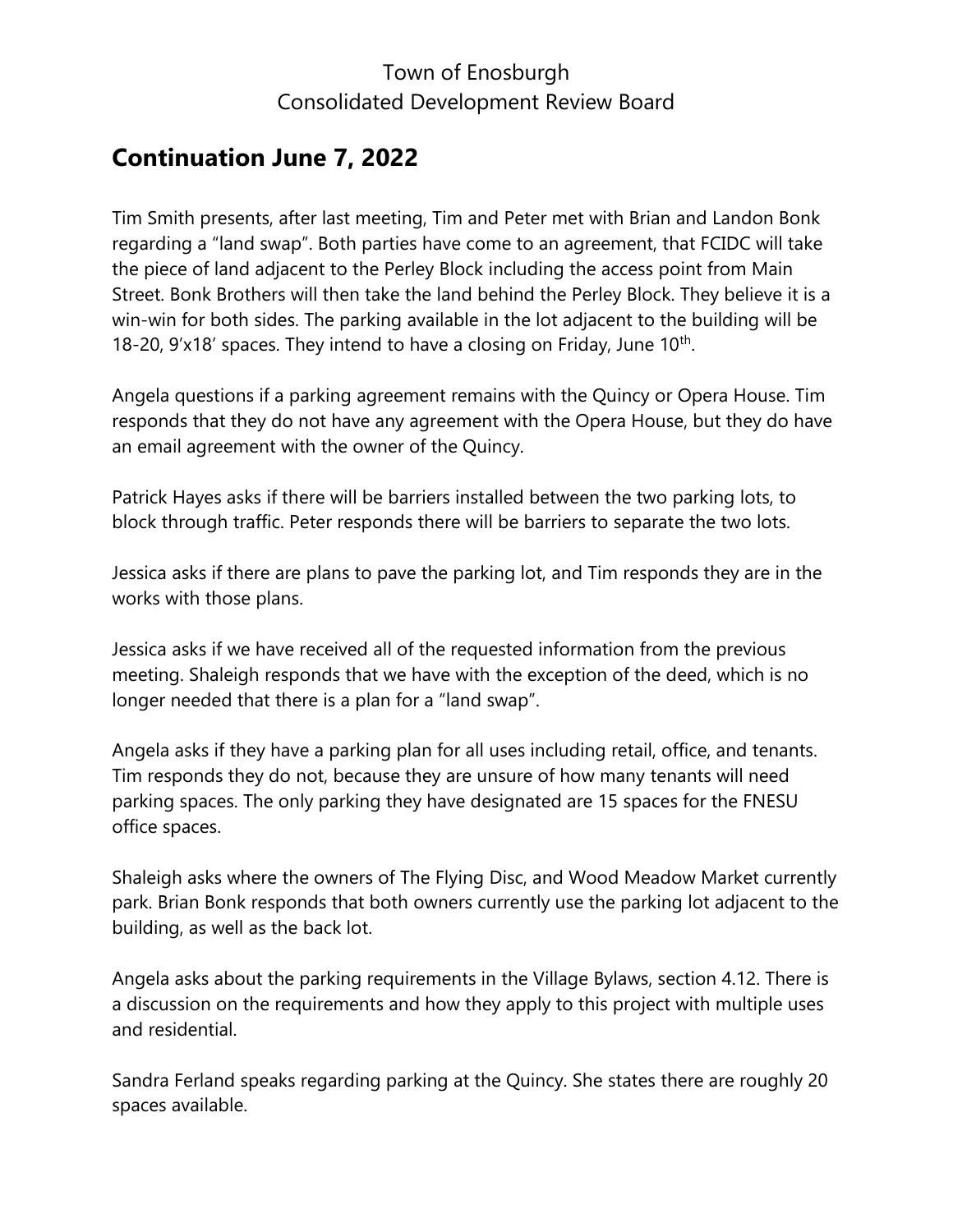Angela asks if there is a formal agreement between the Bonks and FCIDC regarding the "land swap".

Brian responds there is not, a boundary line adjustment would be the next step.

Patrick, Chair, asks for any further questions or comments. Hearing none, the Chair informs the applicants and public present that the board has 45 days to make a decision. After a decision is made, there is a 30-day appeal period.

Jessica motions to close the public hearing. Angela seconds the motion. The motion passes unanimously.

Shaleigh motions to enter deliberative session.

Jessica seconds the motion.

The motion passes unanimously, at 7:28pm.

Jessica motions to exit deliberative session.

Shaleigh seconds the motion.

The motion passes unanimously, at 8:58pm.

Jessica motions to approve application #SPA-2-22/CUP-1-22 (Village), with the following conditions:

- Must obtain Select Board approval for use of Opera House parking lot.
- Designate the Opera House parking lot as overflow parking, instead of the Quincy parking lot.
- Amend application to include a narrative explaining the submitted final plan including the "land swap" plans/boundary line adjustment agreement between Bonk Brothers 2 LLC and FCIDC.
- Any changes or modifications to the existing access and curb cut is subject to obtaining an access permit from the Village Trustees per Article 4, 4.4 B.
- Eight parking spaces onsite at the Perley Block must be reserved for tenant parking. Reserved Parking signs must be installed prior to occupancy.
- Next phases of the project are subject to DRB review and approval.
- Certificate of Occupancy must be obtained prior to occupancy.

Shaleigh seconds the motion.

The motion passes unanimously.

Steve motions to approve the May 18, 2022 minutes as written.